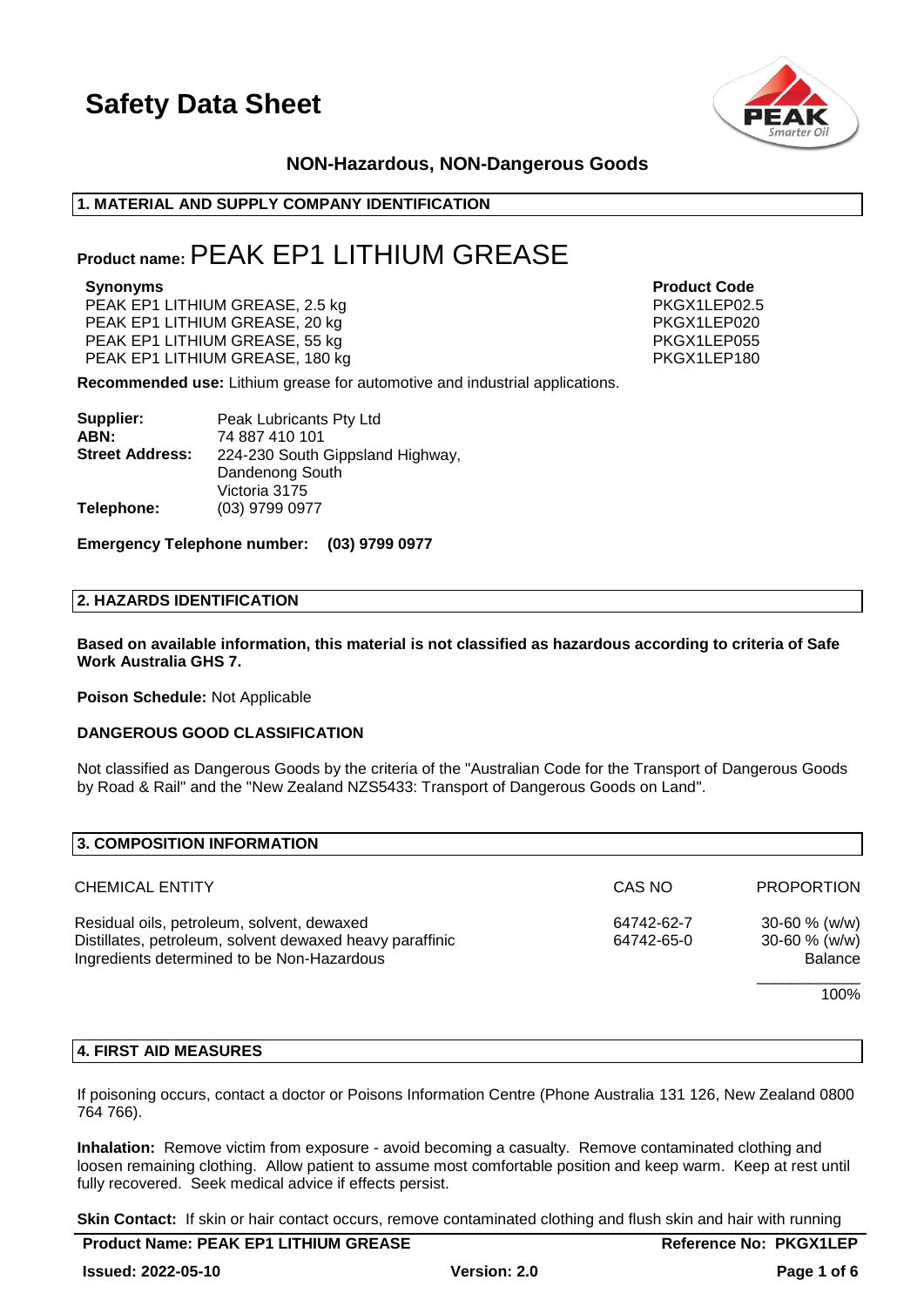

water. If swelling, redness, blistering or irritation occurs seek medical assistance.

**Eye contact:** If in eyes wash out immediately with water. In all cases of eye contamination it is a sensible precaution to seek medical advice.

**Ingestion:** Rinse mouth with water. If swallowed, do NOT induce vomiting. Give a glass of water to drink. Never give anything by the mouth to an unconscious patient. If vomiting occurs give further water. Seek medical advice.

**PPE for First Aiders:** Wear safety shoes, overalls, gloves, safety glasses. Available information suggests that gloves made from nitrile rubber should be suitable for intermittent contact. However, due to variations in glove construction and local conditions, the user should make a final assessment. Always wash hands before smoking, eating, drinking or using the toilet. Wash contaminated clothing and other protective equipment before storing or re-using.

**Notes to physician:** Treat symptomatically.

### **5. FIRE FIGHTING MEASURES**

**Hazchem Code:** Not applicable.

**Suitable extinguishing media:** If material is involved in a fire use water fog (or if unavailable fine water spray), alcohol resistant foam, standard foam, dry agent (carbon dioxide, dry chemical powder).

**Specific hazards:** Non-combustible material.

**Fire fighting further advice:** Not combustible, however following evaporation of aqueous component residual material can burn if ignited.

### **6. ACCIDENTAL RELEASE MEASURES**

### **SMALL SPILLS**

Wear protective equipment to prevent skin and eye contamination. Avoid inhalation of vapours or dust. Wipe up with absorbent (clean rag or paper towels). Collect and seal in properly labelled containers or drums for disposal.

### **LARGE SPILLS**

Clear area of all unprotected personnel. Slippery when spilt. Avoid accidents, clean up immediately. Wear protective equipment to prevent skin and eye contamination and the inhalation of dust. Work up wind or increase ventilation. Cover with damp absorbent (inert material, sand or soil). Sweep or vacuum up, but avoid generating dust. Collect and seal in properly labelled containers or drums for disposal. If contamination of crops, sewers or waterways has occurred advise local emergency services.

### **Dangerous Goods - Initial Emergency Response Guide No:** Not applicable

### **7. HANDLING AND STORAGE**

**Handling:** Avoid eye contact and repeated or prolonged skin contact. Avoid inhalation of dust.

**Storage:** Store in a cool, dry, well-ventilated place and out of direct sunlight. Store away from foodstuffs. Store away from incompatible materials described in Section 10. Store away from sources of heat and/or ignition. Keep container standing upright. Keep containers closed when not in use - check regularly for spills.

### **8. EXPOSURE CONTROLS / PERSONAL PROTECTION**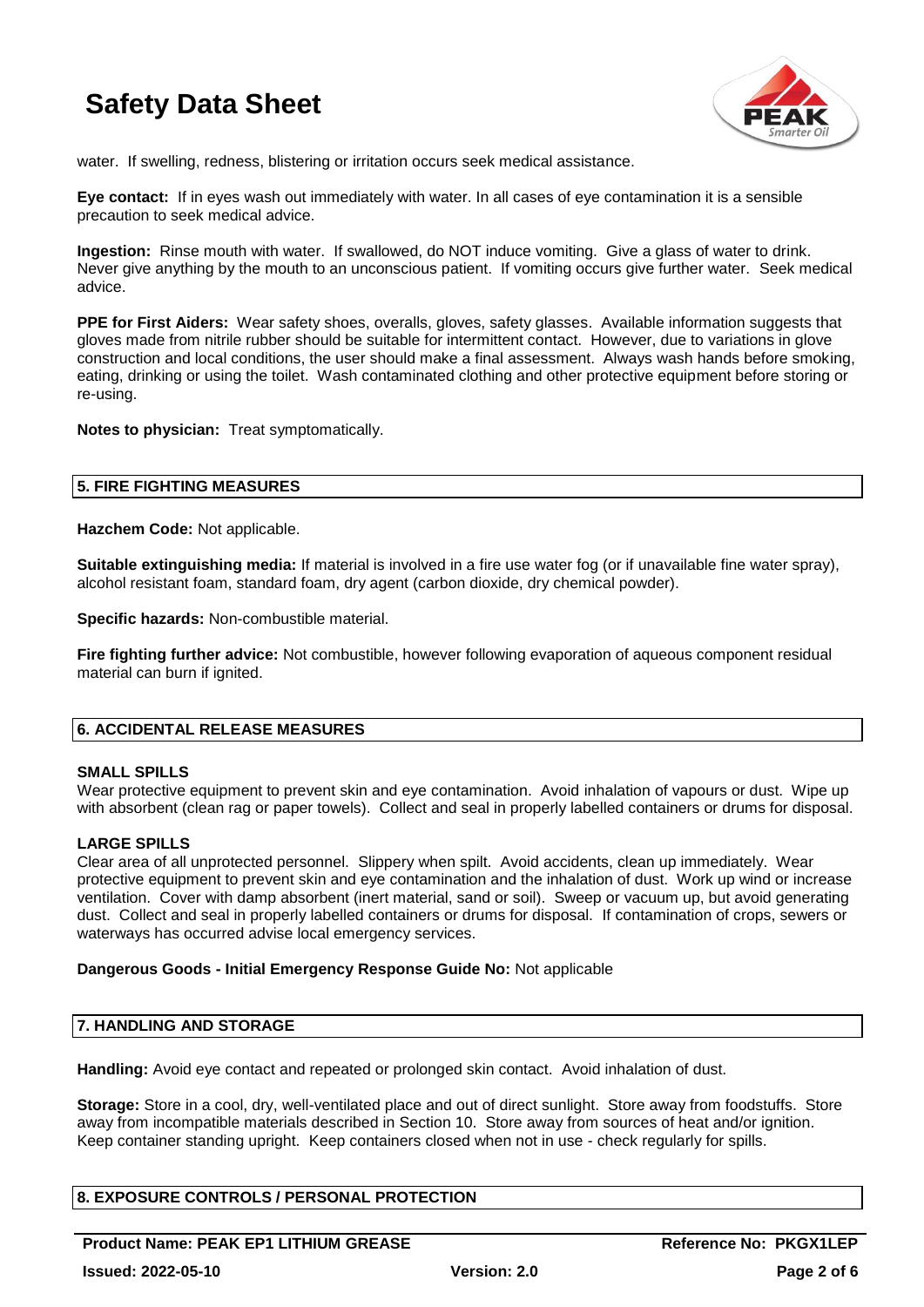

**National occupational exposure limits:** No value assigned for this specific material by Safe Work Australia.

**Biological Limit Values:** As per the "National Model Regulations for the Control of Workplace Hazardous Substances (Safe Work Australia)" the ingredients in this material do not have a Biological Limit Allocated.

**Engineering Measures:** Natural ventilation should be adequate under normal use conditions.

**Personal Protection Equipment:** SAFETY SHOES, OVERALLS, GLOVES, SAFETY GLASSES.

Personal protective equipment (PPE) must be suitable for the nature of the work and any hazard associated with the work as identified by the risk assessment conducted.

Wear safety shoes, overalls, gloves, safety glasses. Available information suggests that gloves made from nitrile rubber should be suitable for intermittent contact. However, due to variations in glove construction and local conditions, the user should make a final assessment. Always wash hands before smoking, eating, drinking or using the toilet. Wash contaminated clothing and other protective equipment before storing or re-using.

**Hygiene measures:** Keep away from food, drink and animal feeding stuffs. When using do not eat, drink or smoke. Wash hands prior to eating, drinking or smoking. Avoid contact with clothing. Avoid eye contact and repeated or prolonged skin contact. Avoid inhalation of dust. Ensure that eyewash stations and safety showers are close to the workstation location.

### **9. PHYSICAL AND CHEMICAL PROPERTIES**

| Form:<br>Colour:<br>Odour:                                                                                                                                                                                                                                                                                                                                   | Grease<br>Amber<br>Light petroleum oil odour. |                                                                                                                                                                 |
|--------------------------------------------------------------------------------------------------------------------------------------------------------------------------------------------------------------------------------------------------------------------------------------------------------------------------------------------------------------|-----------------------------------------------|-----------------------------------------------------------------------------------------------------------------------------------------------------------------|
| Solubility in water:<br><b>Specific Gravity:</b><br>Density:<br><b>Relative Vapour Density (air=1):</b><br>Vapour Pressure (20 °C):<br>Flash Point (°C):<br>Flammability Limits (%):<br>Autoignition Temperature (°C):<br>Melting Point/Range (°C):<br><b>Boiling Point/Range (°C):</b><br>Dropping Point (°C):<br>pH:<br>Viscosity:<br>Total VOC (g/Litre): |                                               | Insoluble<br>N Av<br>0.900 g/mL @ 15 °C<br>N Av<br>N Av<br>> 200<br>N Av<br>N Av<br>N Av<br>N Av<br>>190<br>N Av<br>150 cSt @ 40°C (base oil component)<br>N Av |
|                                                                                                                                                                                                                                                                                                                                                              |                                               |                                                                                                                                                                 |

(Typical values only - consult specification sheet)  $N Av = Not available, N App = Not applicable$ 

### **10. STABILITY AND REACTIVITY**

**Chemical stability:** This material is thermally stable when stored and used as directed.

**Conditions to avoid:** Elevated temperatures and sources of ignition.

**Incompatible materials:** Oxidising agents.

**Hazardous decomposition products:** Oxides of carbon and nitrogen, smoke and other toxic fumes.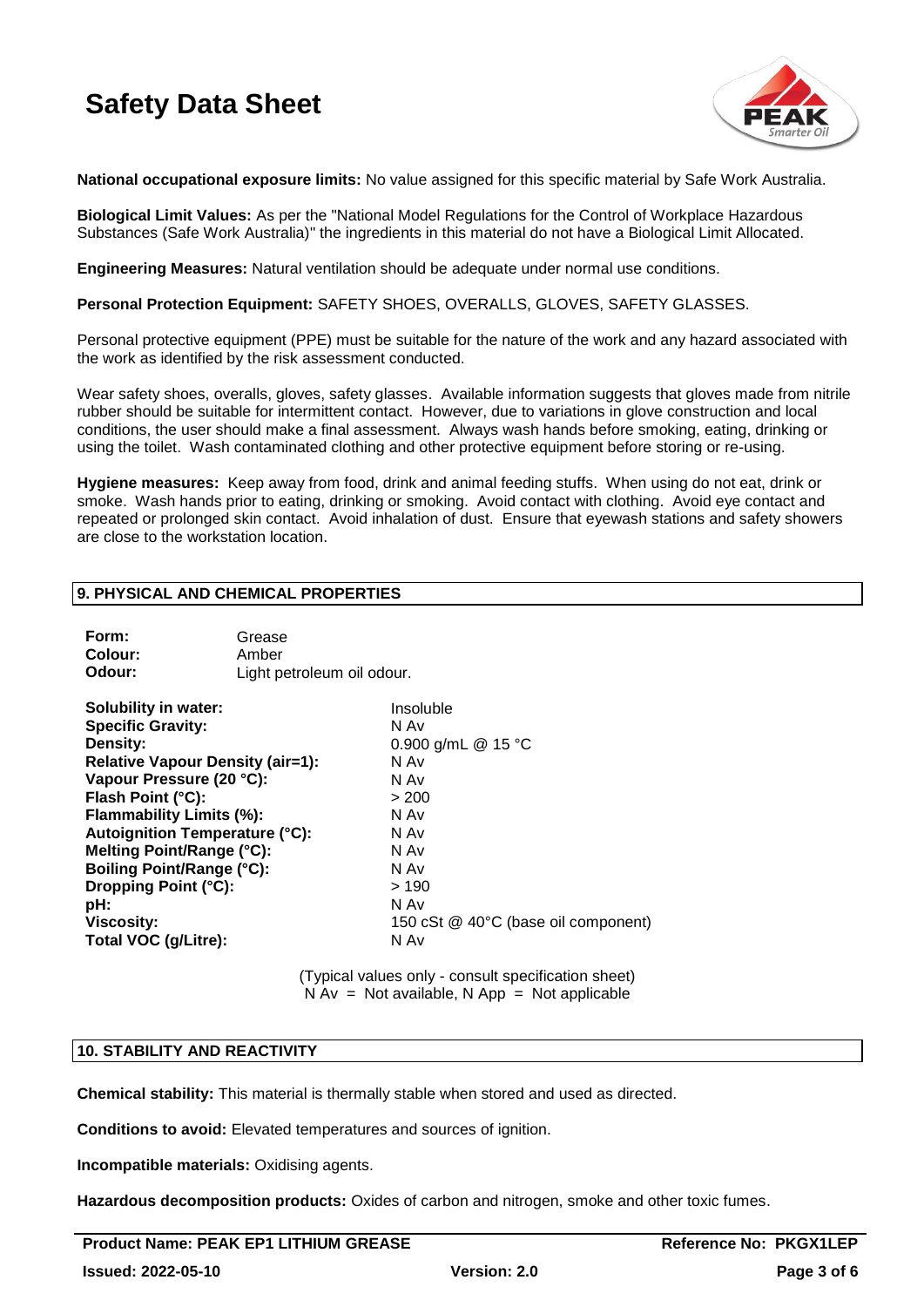

**Hazardous reactions:** No known hazardous reactions.

### **11. TOXICOLOGICAL INFORMATION**

No adverse health effects expected if the product is handled in accordance with this Safety Data Sheet and the product label. Symptoms or effects that may arise if the product is mishandled and overexposure occurs are:

### **Acute Effects**

**Inhalation:** Material may be an irritant to mucous membranes and respiratory tract.

**Skin contact:** Contact with skin may result in irritation.

**Ingestion:** Swallowing can result in nausea, vomiting and irritation of the gastrointestinal tract.

**Eye contact:** May be an eye irritant. Exposure to the dust may cause discomfort due to particulate nature. May cause physical irritation to the eyes.

#### **Acute toxicity**

**Inhalation:** This material has been classified as not hazardous for acute inhalation exposure. Acute toxicity estimate (based on ingredients):  $LC_{50} > 5.0$  mg/L for dust.

**Skin contact:** This material has been classified as not hazardous for acute dermal exposure. Acute toxicity estimate (based on ingredients):  $LD_{50} > 2,000$  mg/Kg bw

**Ingestion:** This material has been classified as not hazardous for acute ingestion exposure. Acute toxicity estimate (based on ingredients):  $LD_{50} > 2,000$  mg/Kg bw

**Corrosion/Irritancy:** Eye: this material has been classified as not corrosive or irritating to eyes. Skin: this material has been classified as not corrosive or irritating to skin.

**Sensitisation:** Inhalation: this material has been classified as not a respiratory sensitiser. Skin: this material has been classified as not a skin sensitiser.

**Aspiration hazard:** This material has been classified as not an aspiration hazard.

**Specific target organ toxicity (single exposure):** This material has been classified as not a specific hazard to target organs by a single exposure.

### **Chronic Toxicity**

**Mutagenicity:** This material has been classified as not a mutagen.

**Carcinogenicity:** This material has been classified as not a carcinogen.

**Reproductive toxicity (including via lactation):** This material has been classified as not a reproductive toxicant.

**Specific target organ toxicity (repeat exposure):** This material has been classified as not a specific hazard to target organs by repeat exposure.

### **12. ECOLOGICAL INFORMATION**

Avoid contaminating waterways.

**Acute aquatic hazard:** This material has been classified as a Category Acute 1 Hazard. Acute toxicity estimate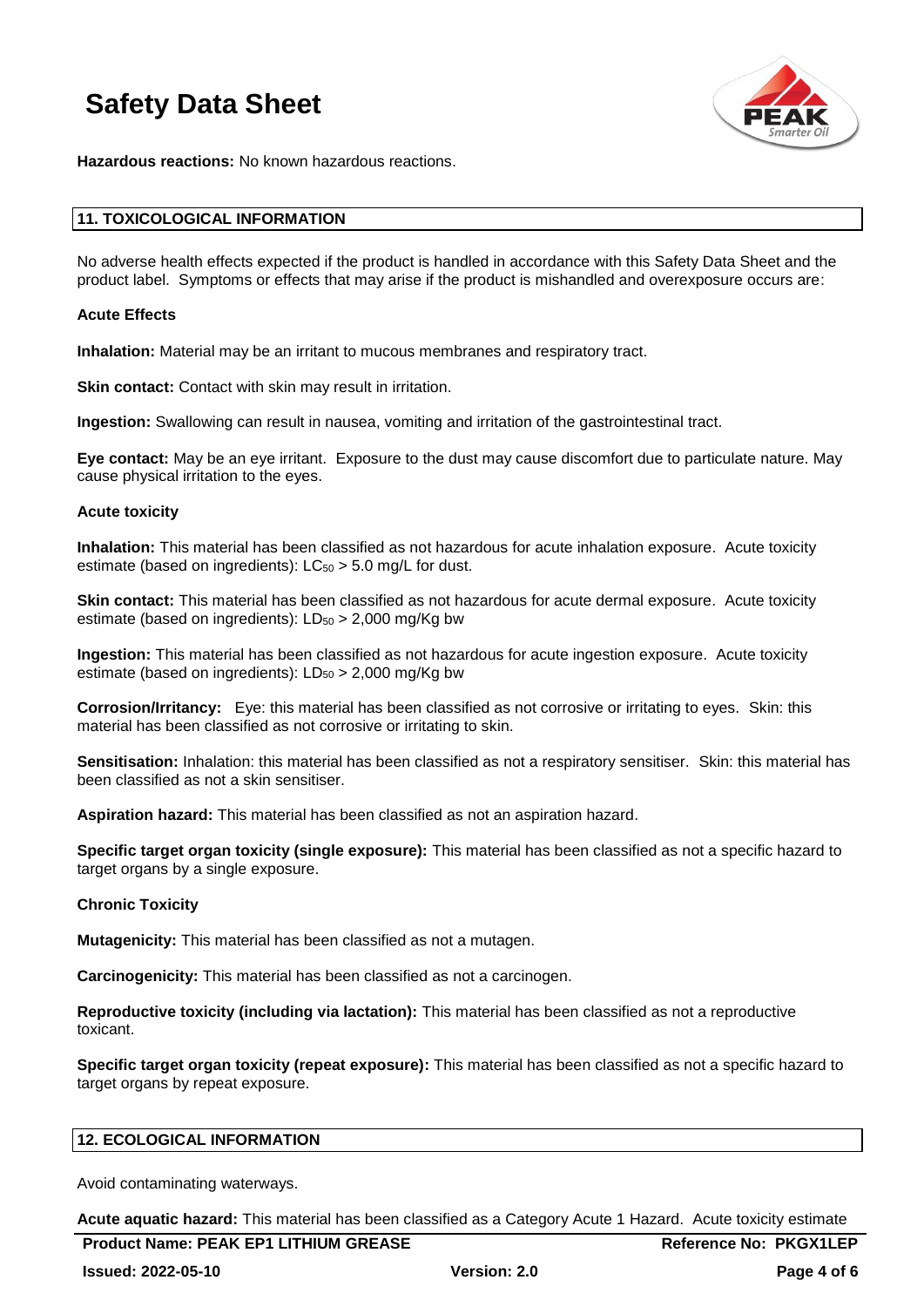

(based on ingredients): < 1 mg/L

**Long-term aquatic hazard:** This material has been classified as not hazardous for chronic aquatic exposure. Non-rapidly or rapidly degradable substance for which there are adequate chronic toxicity data available OR in the absence of chronic toxicity data, Acute toxicity estimate (based on ingredients): >100 mg/L, where the substance is not rapidly degradable and/or BCF < 500 and/or log  $K_{ow}$  < 4.

**Ecotoxicity:** No information available.

**Persistence and degradability:** No information available.

**Bioaccumulative potential:** No information available.

**Mobility:** No information available.

### **13. DISPOSAL CONSIDERATIONS**

Persons conducting disposal, recycling or reclamation activities should ensure that appropriate personal protection equipment is used, see "Section 8. Exposure Controls and Personal Protection" of this SDS.

If possible material and its container should be recycled. If material or container cannot be recycled, dispose in accordance with local, regional, national and international Regulations.

### **14. TRANSPORT INFORMATION**

### **ROAD AND RAIL TRANSPORT**

Not classified as Dangerous Goods by the criteria of the "Australian Code for the Transport of Dangerous Goods by Road & Rail" and the "New Zealand NZS5433: Transport of Dangerous Goods on Land".

### **MARINE TRANSPORT**

Not classified as Dangerous Goods by the criteria of the International Maritime Dangerous Goods Code (IMDG Code) for transport by sea.

### **AIR TRANSPORT**

Not classified as Dangerous Goods by the criteria of the International Air Transport Association (IATA) Dangerous Goods Regulations for transport by air.

### **15. REGULATORY INFORMATION**

### **This material is not subject to the following international agreements:**

Montreal Protocol (Ozone depleting substances) The Stockholm Convention (Persistent Organic Pollutants) The Rotterdam Convention (Prior Informed Consent) Basel Convention (Hazardous Waste) International Convention for the Prevention of Pollution from Ships (MARPOL)

### **This material/constituent(s) is covered by the following requirements:**

The Standard for the Uniform Scheduling of Medicines and Poisons (SUSMP) established under the Therapeutic Goods Act (Commonwealth): Not Applicable.

AICIS Status: Formulations where all components are AICS listed.

### **16. OTHER INFORMATION**

**Product Name: PEAK EP1 LITHIUM GREASE <b>Reference No: PKGX1LEP**